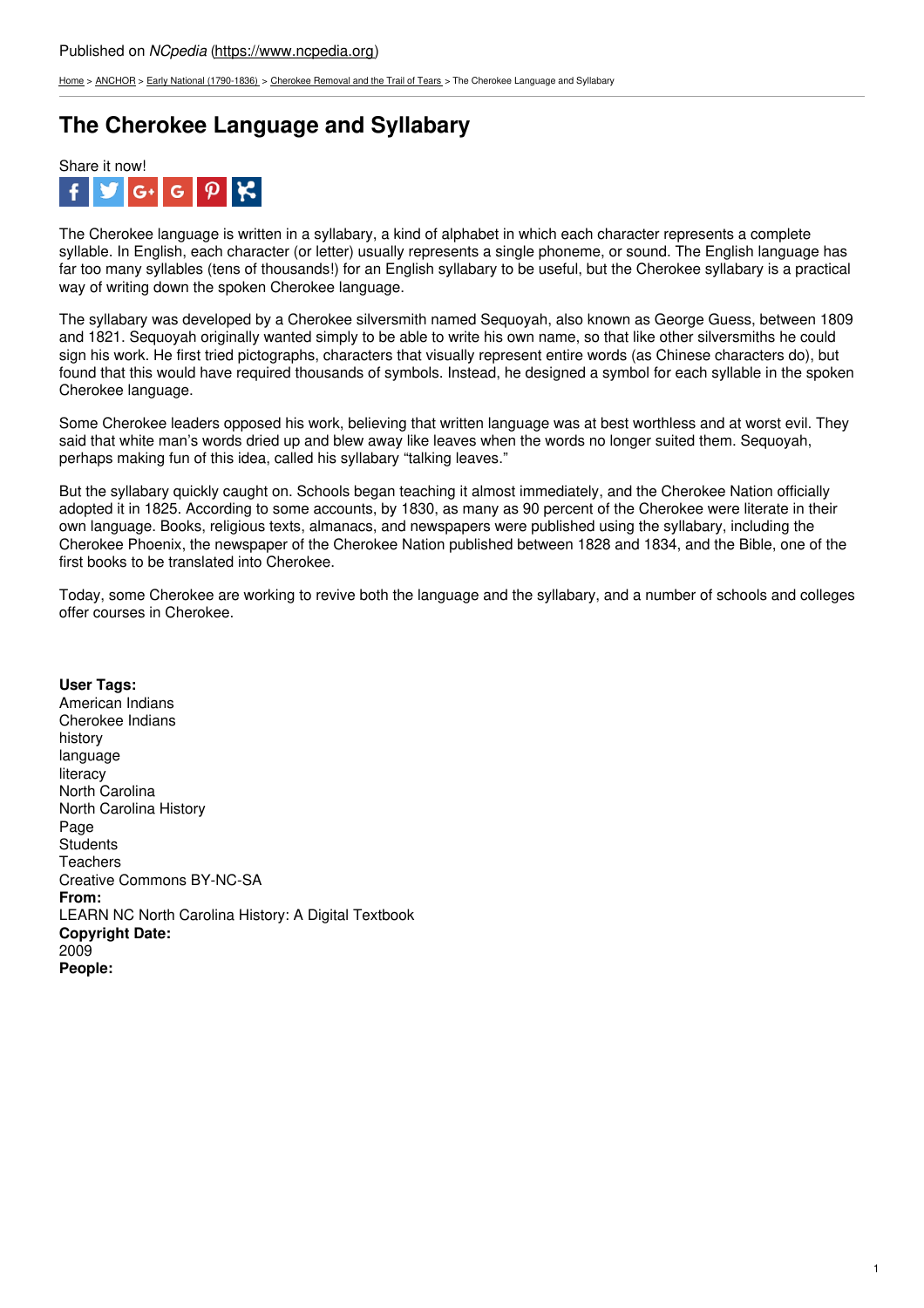

The Cherokee syllabary was invented by Sequoyah, a Cherokee silversmith.

### **Watch and Listen:**

You can hear what the Cherokee language sounds like - and learn a few words for colors and foods - in these **recordings.**

### **Cherokee Foods**

Listen to the Cherokee words for various foods, with their English translations.*About the recording*.

## **Cherokee Colors**

Listen to the Cherokee words for various colors, with their English translations.*About the recording*.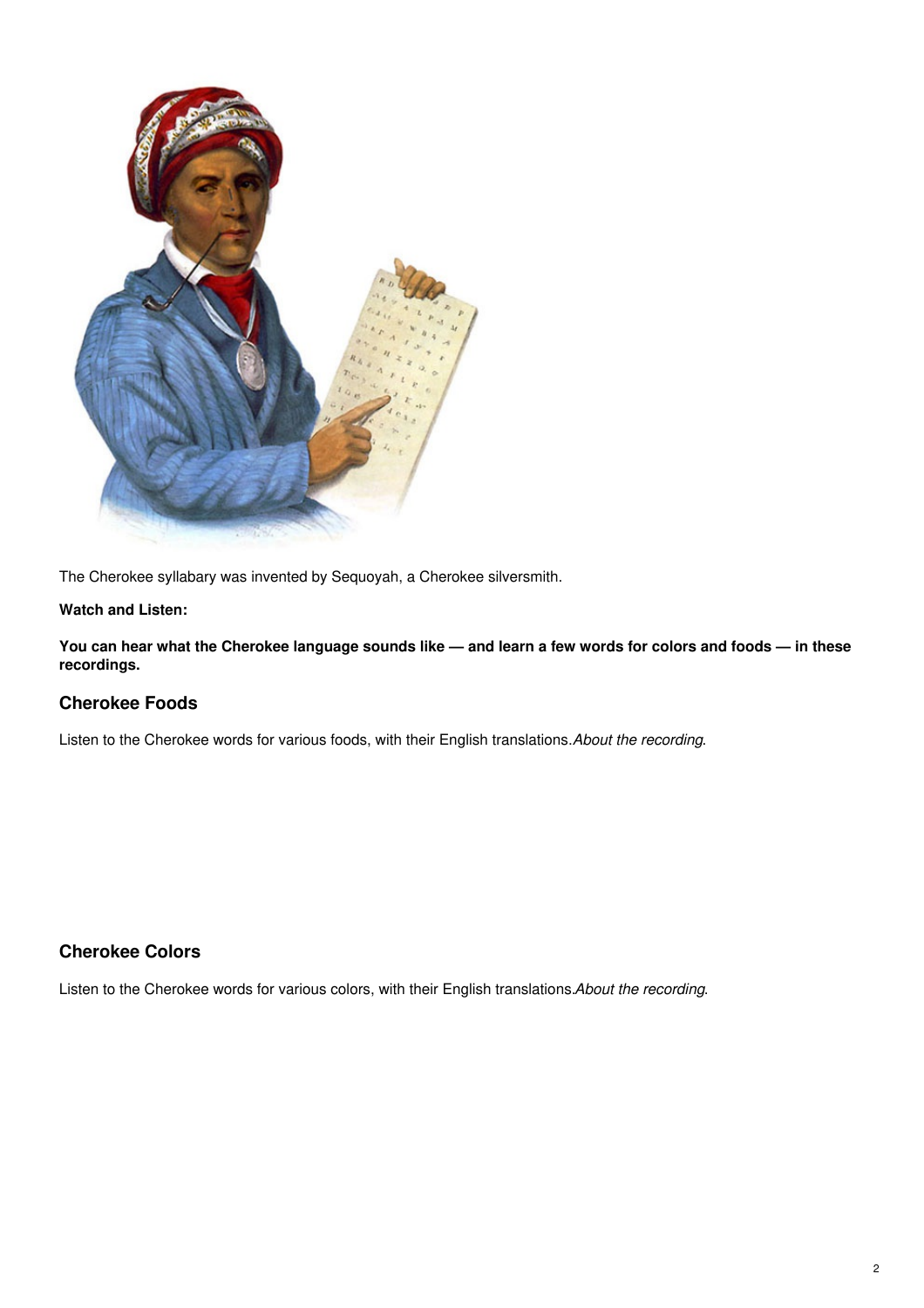Heather Driver · Colors

### **For Teachers:**

Cherokee Nation Case Study, National Museum of the American Indian

For Grades 6-12.

### **Related Topics:**

- (Cherokee) at the Endangered Languages Project
- A Look at the Cherokee Language

#### **Artifacts:**

| a                                          | e                    |                            | $\mathbf{o}$              | u                      | v [ə̃]                 |
|--------------------------------------------|----------------------|----------------------------|---------------------------|------------------------|------------------------|
| D a                                        | $R$ e                | T i                        | $\delta$ o                | $Op$ u                 | $i \vee$               |
| S ga <b>Q</b> ka                           | $F$ ge               | $y_{gi}$                   | A go                      | $J$ gu                 | $E$ gv                 |
| $\boldsymbol{\mathrm{d}}\boldsymbol{V}$ ha | $P$ he               | $\theta$ hi                | $\mathbf{F}$<br>ho        | $\Gamma$ hu            | $\mathcal{Q}_J$ hv     |
| W la                                       | $\delta$ le          | $P$ li                     | $G$ lo                    | $M$ lu                 | $v \in$                |
| $\sigma$ ma                                | $M$ me               | $H$ mi                     | $5 \text{ mo}$            | $\mathbf{y}$ mu        |                        |
| $\Theta$ na $t_f$ hna $G$ nah              | $\Lambda$ ne         | $h$ ni                     | $Z$ no                    | $q$ nu                 | $0\nu$ nv              |
| $\mathbf{T}$ qua                           | $\omega$ que         | $\mathbf{\mathcal{D}}$ qui | $\mathcal{V}^{\circ}$ quo | (c) quu                | $\epsilon$ quv         |
| $\partial\mathbf{\partial} s$ $\forall$ sa | $4$ se               | <b>b</b> si                | $\mathbf{F}$ so           | $8$ su                 | $R$ sv                 |
| $L$ da $W$ ta                              | S de <sup>L</sup> te | $J$ di $J$ ti              | $\Lambda$ do              | $S$ du                 | $6^{\circ}$ dv         |
| & dla L tla                                | L tle                | $C$ tli                    | $\mathbf{\Psi}$ tlo       | $\mathbf{\hat{v}}$ tlu | $P$ tlv                |
| G tsa                                      | $V$ tse              | Ir tsi                     | K tso                     | $\mathbf{d}$ tsu       | $C^*$ tsv              |
| $G$ wa                                     | $9.9$ we             | $\Theta$ wi                | $Q$ wo                    | $9$ wu                 | 6 wv                   |
| $\overline{\mathcal{O}}$ ya                | $\beta$ ye           | $\sqrt{2}$ yi              | $f$ yo                    | $G$ yu                 | $\mathbf{B}$ yv<br>[1] |

The Cherokee language is written in a syllabary, a system in which each character represents a complete syllable.

3 January 2018

**Source URL:** https://www.ncpedia.org/anchor/cherokee-language-and